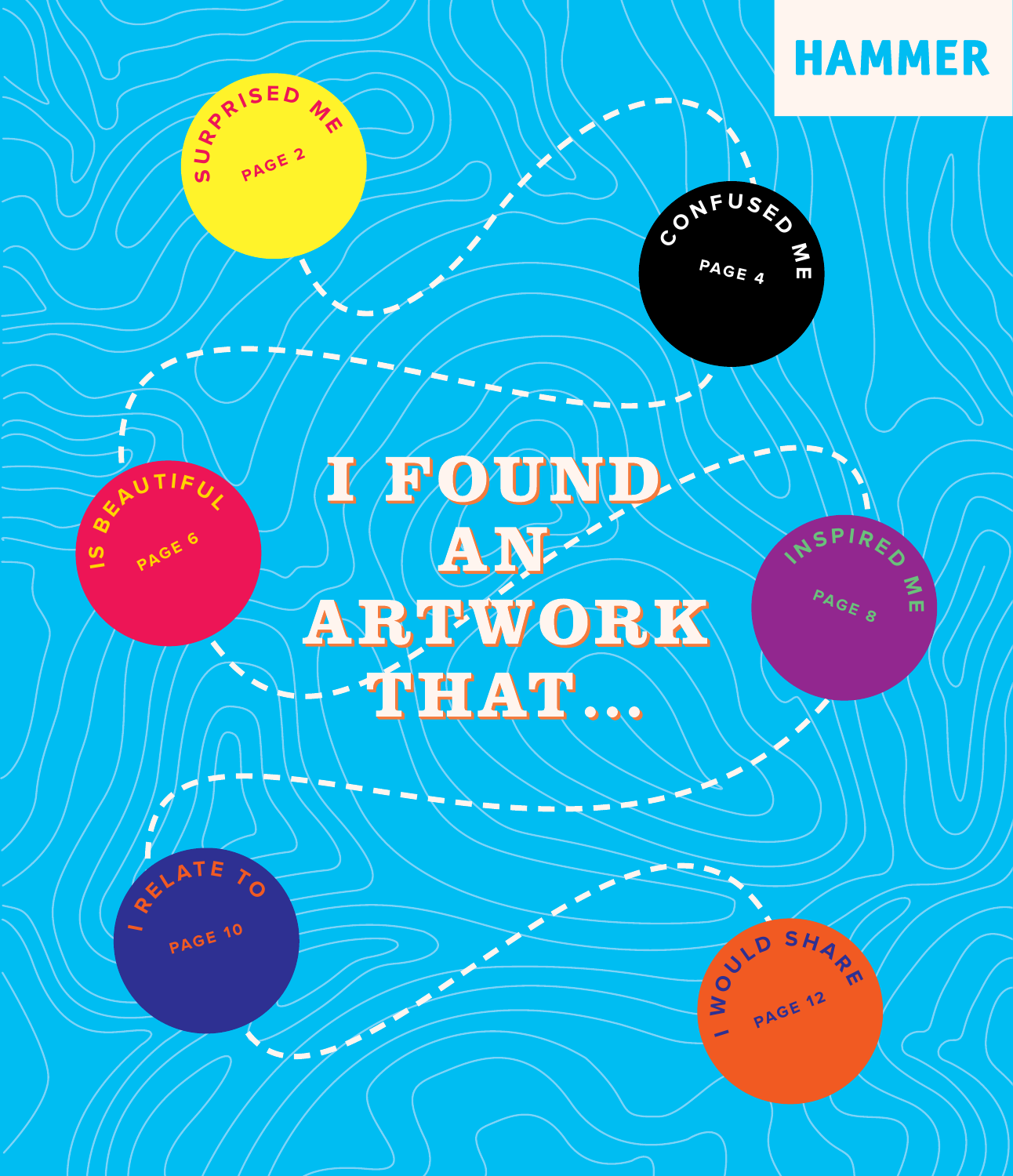**HAMMER MUSEUM** 

# DISCOVERY GUIDE<sup></sup>

**This guide is designed to help you make meaningful connections to artworks of your**  own choosing. Rick a place in the museum **that interests you, and use the prompts to discover more about art.**

**EXPLORER'S SELF-PORTRAIT:**

**EXPLORER'S NAME:**

**– – 2 0**

**A M**

**/ P M**

**NOTES:**

**DATE/TIME:**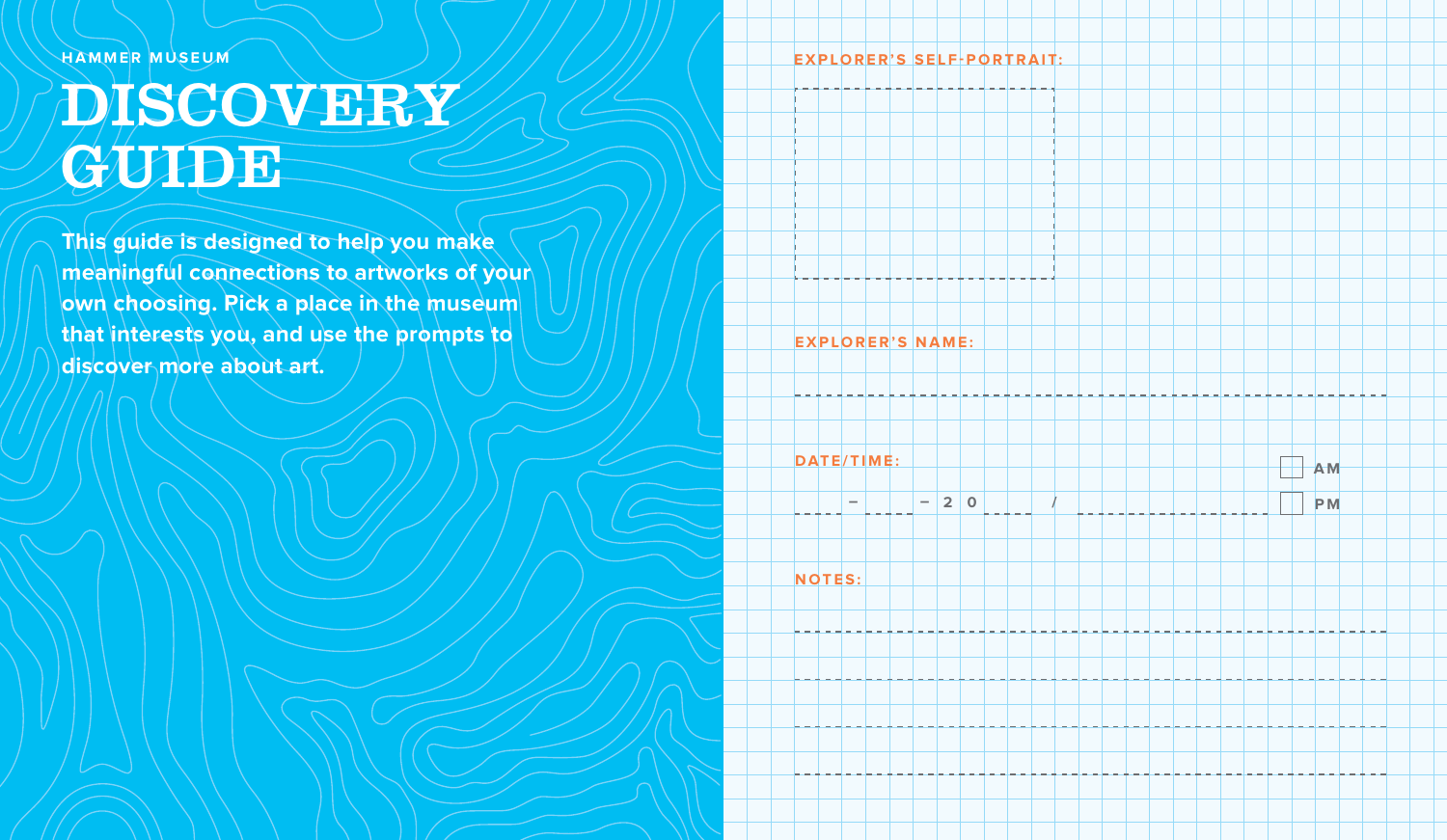### ...SURPRISED ME

Much of the art you'll see in the Hammer Museum is contemporary art. Contemporary art can often be surprising, because artists like to push the boundaries of our expectations. Art can make noise, move, or change over time.

What exactly surprised you about this work of art? Write your answer below:

> **contemporary art:** made by artists living today

One way that contemporary artists surprise viewers is by using unexpected materials to create art.

Traditionally artists used materials like oil paint or pencil to make artworks. But today art can be made from anything at all…paint, candies, recycled materials, film, even the artist's very own body (in performance art, for example).

Find a work of art that is made with materials that surprised you. Why do you think the artist chose those materials? Think of a material that you haven't seen used in an artwork before. **Draw a picture below showing how you would create art with that material:**

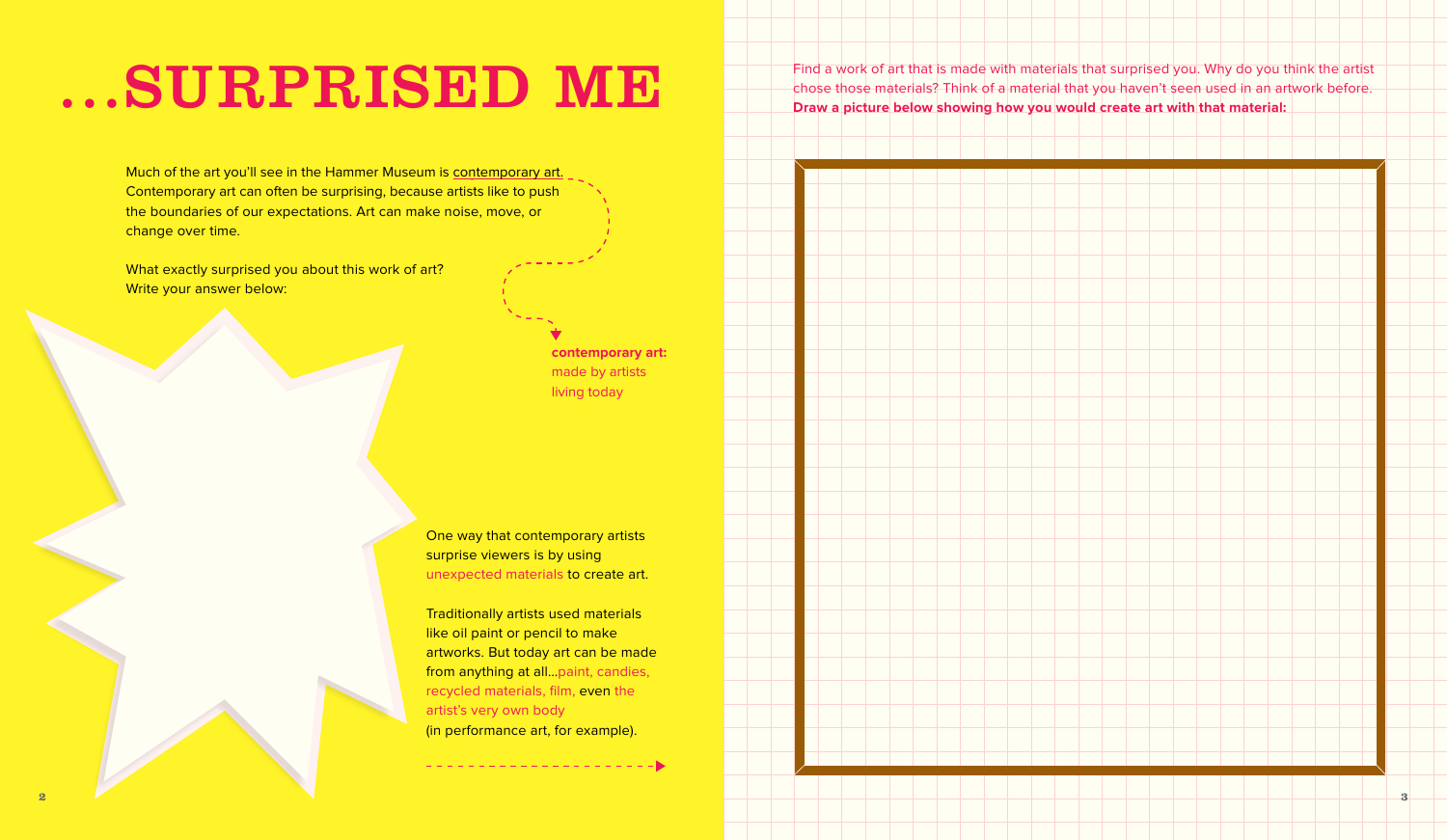# ...CONFUSED ME

Sometimes it helps to know what the artist was interested in exploring while creating an artwork. Here are a few things that artists think about throughout their process:

Color sometimes expresses a mood or an emotion. Red, for example, could mean love. Yellow could represent happiness.

What color(s) do you see? Does the work have an interesting color? (It doesn't have to be colorful.) What mood or emotion do you think is expressed in the work?

- **EXCITEMENT**
- **LONELINESS**
- **CALM**
- **FRUSTRATION**
- **BOREDOM**
- **D** OTHER:

Do you think color is important to this artwork as a whole?



Artists can use lines to convey texture or movement. Smooth, wavy lines can make something appear soft or calm. Jagged lines have a lot of energy.

Walk in a smooth, wavy line. Now walk in a jagged line. How do you feel when you walk in these different ways? What types of lines do you see in the artwork? Draw them below.

#### SPACE

Your bedroom is a kind of space: everything around you is arranged in a certain way. In art, space works similarly. When creating art, artists consider how they are going to use positive space, areas of an artwork that are filled with something, such as lines and colors. They also consider negative space, areas around and between things in an artwork.

How did the artist use positive space and negative space?



What else do you think the artist was interested in exploring? Write down your ideas and explain why you think so.

#### ARE YOU LESS CONFUSED?

What do you understand now that didn't make sense before?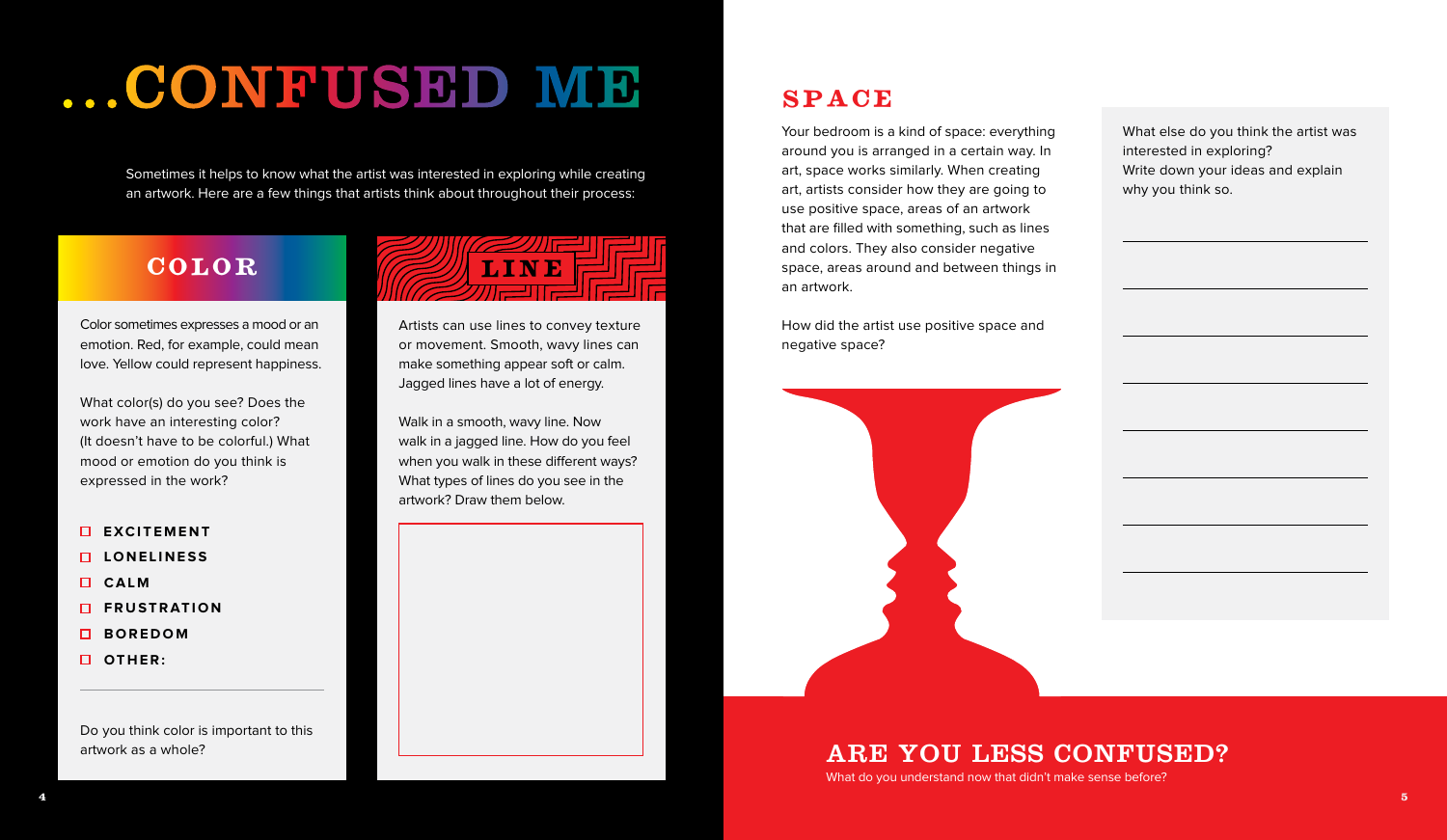## ...IS BEAUTIFUL

Everyone defines beauty in a different way. How do you define beauty? In the left thought bubble below, write down some things that you think are beautiful. Talk to the person or people with you about their definitions of beauty. Write what they think is beautiful in the right thought bubble.



Some artists explore what is beautiful about the world. Others explore what is ugly. Find a work of art that you think is ugly or the opposite of beautiful.

Why did you choose it?

Do you think art can be about ugly things—like hate and violence—but still be beautiful?

**Draw something that bothers you in your own life or in the world.** 

**You can choose to make it as beautiful or ugly as you want.**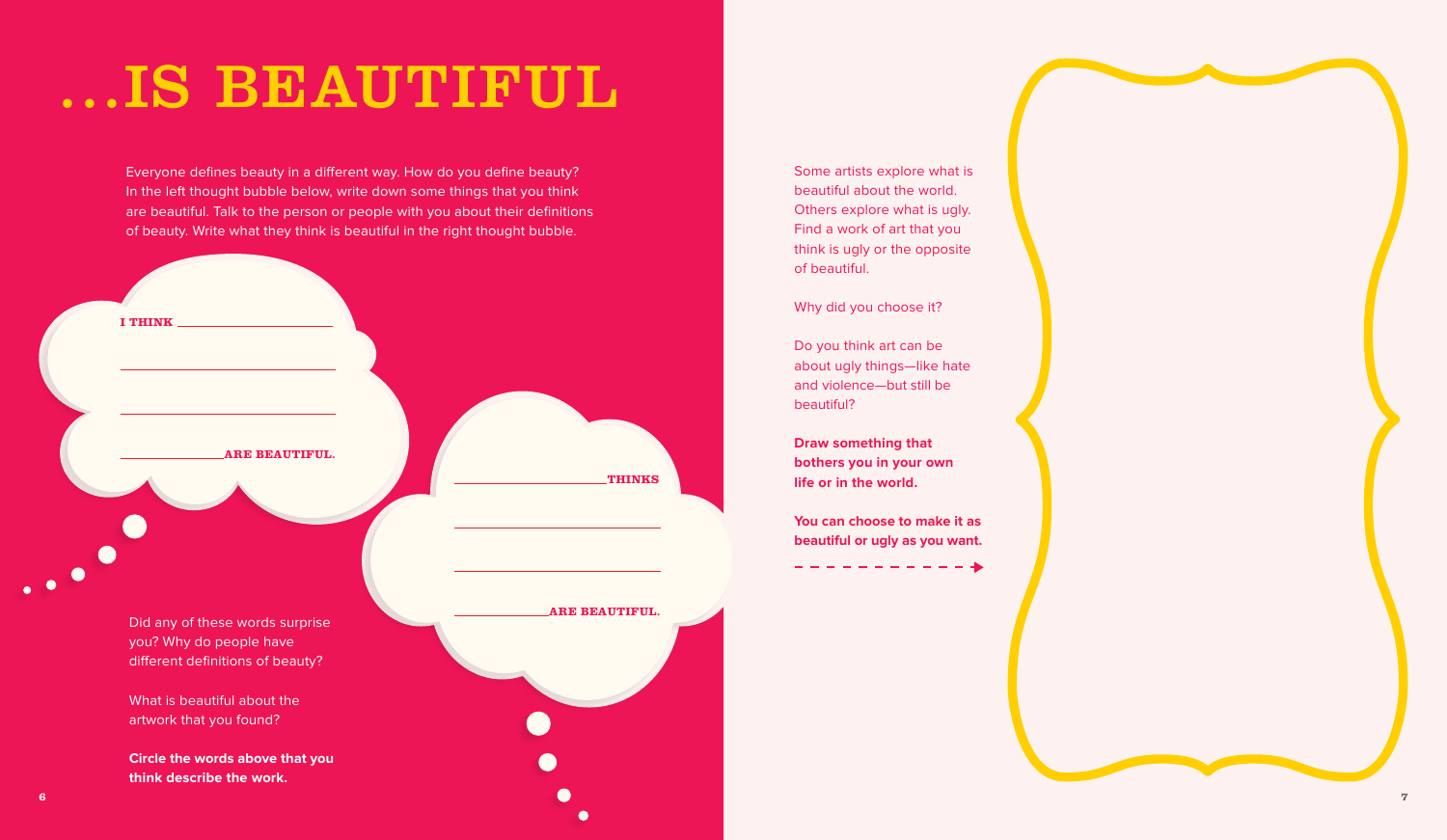## ...INSPIRED ME

Artists can explore topics that deeply affect people's lives, like hunger, illness, war, and inequality. In what ways did the artist inspire you to think about the lives of others? Give a trophy to the artist for inspiring you.



#### The Hammer Museum believes in the promise of art and ideas to illuminate our lives and build a more just world.

What comes to mind when you think of the word just?

How can a work of art help to build a more just world? Think about the work of art you selected. What does this work of art inspire you to do to build a more just world?

**just:** when something is handled in a fair way.

#### ┍**╟╟╟╟╟╟╟╟╟╟╟╟╟╟╟╟╟╟**

The word *just* makes me think of...

I can help to build a more just world by...

**TASK #1**

**TASK #2**

**TASK #3**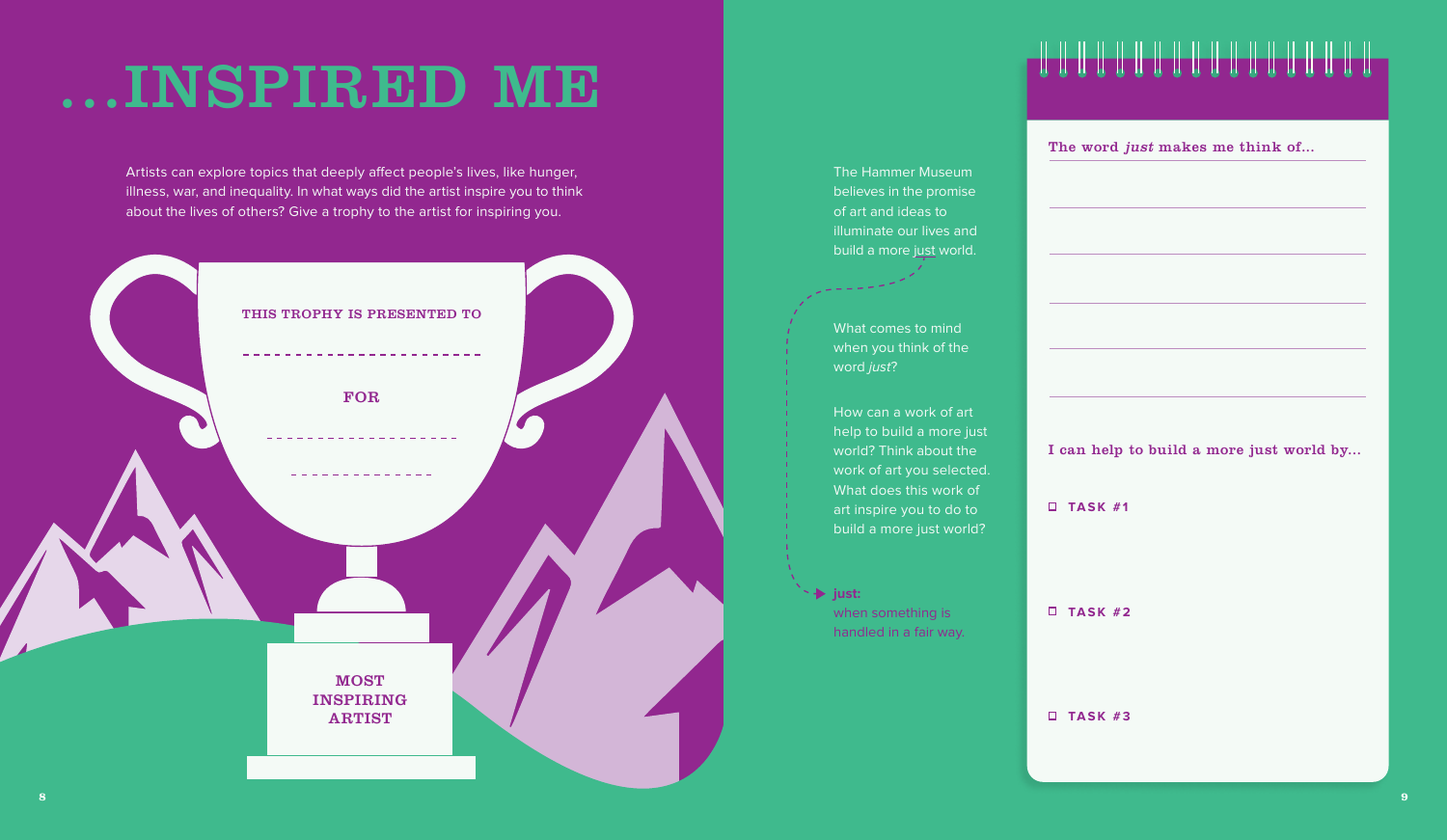Does the work remind you of any stories from your life, give you any new ideas, make you feel<br>certain emotions, or remind you of a place? Draw or write about how you relate to the work in<br>one of the boxes, then find three certain emotions, or remind you of a place? Draw or write about how you relate to the work in one of the boxes, then find three more works that you relate to.

| $\Box$                                                   |                                                                   | $\circledcirc$                                                            | $\circledS$                                            |
|----------------------------------------------------------|-------------------------------------------------------------------|---------------------------------------------------------------------------|--------------------------------------------------------|
| <b>STORY</b><br>THIS ARTWORK REMINDS<br>ME OF THE TIME I | <b>IDEA</b><br><b>THIS ARTWORK MADE</b><br><b>ME REALIZE THAT</b> | <b>PLACE</b><br><b>THIS ARTWORK REMINDS</b><br><b>ME OF A PLACE WHERE</b> | <b>EMOTION</b><br><b>THIS ARTWORK MAKES</b><br>ME FEEL |
|                                                          |                                                                   |                                                                           |                                                        |
|                                                          |                                                                   |                                                                           |                                                        |
|                                                          |                                                                   |                                                                           |                                                        |
|                                                          |                                                                   |                                                                           |                                                        |
|                                                          |                                                                   |                                                                           |                                                        |
|                                                          |                                                                   |                                                                           |                                                        |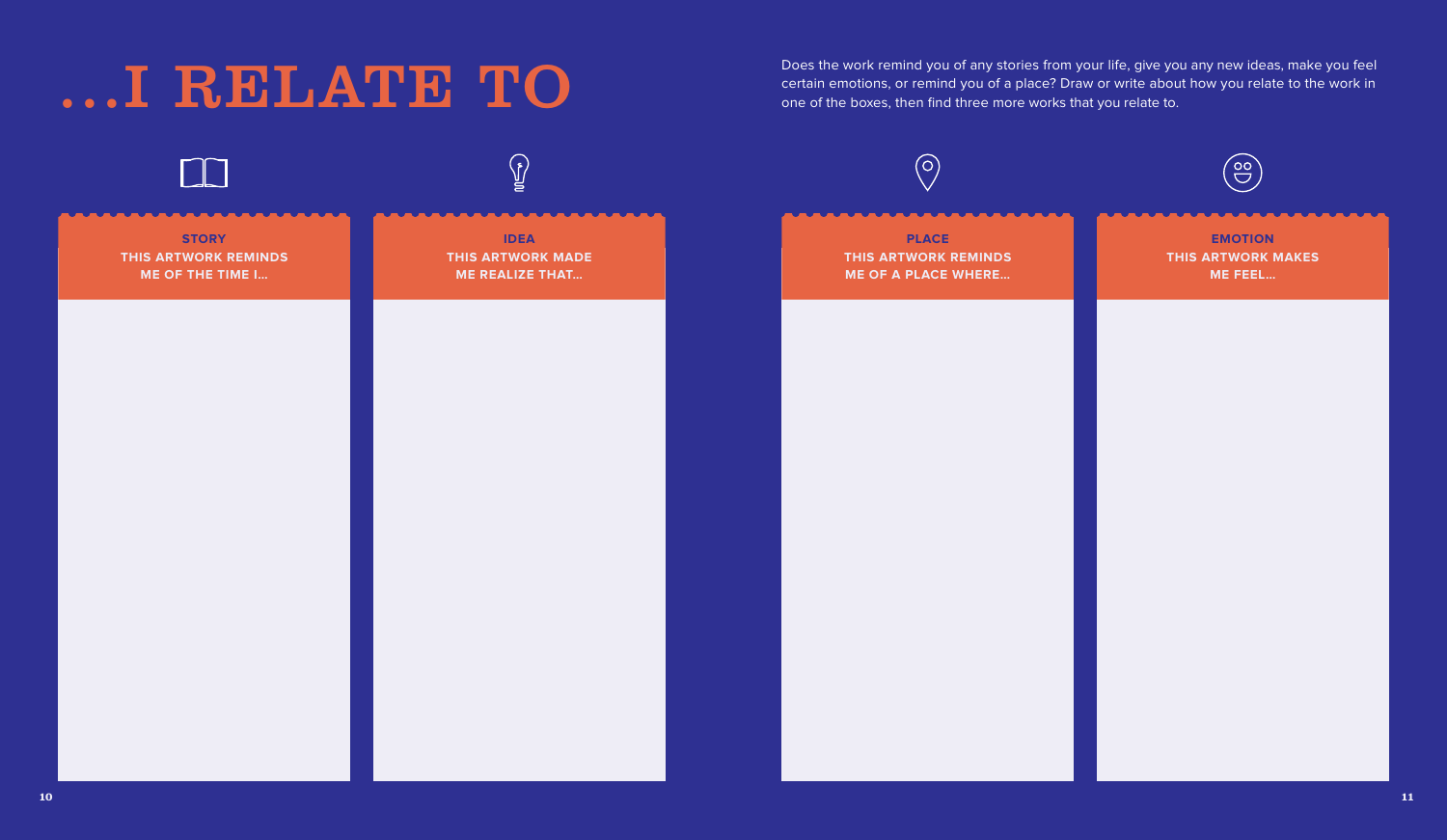## ...I WOULD SHARE

**WOULD I PUT THIS IN MY HOUSE?**

**YES N O I'LL HAVE TO THINK ABOUT IT.**

**WOULD I GIVE IT TO A FRIEND AS A GIFT?**

**YES N O I'LL HAVE TO THINK ABOUT IT.**

If you have a camera with you and it's OK to photograph the artwork take a snapshot of the work to share with others. **The same is a set of the set of the set of the set of the s** 

What would you like to share about the work? What are you wondering about the work or the artist who made it? Write your questions in the boxes below.

Ask a Hammer staff member if you're not sure

÷

Can you answer your own questions by looking more closely at the work or doing research on the internet?

We hope you enjoy your time at the Hammer. Post your snapshot of the artwork you want to share and include what you learned about it on social media.

#HammerSnapshot  $\blacktriangleright$  | ammer\_museum